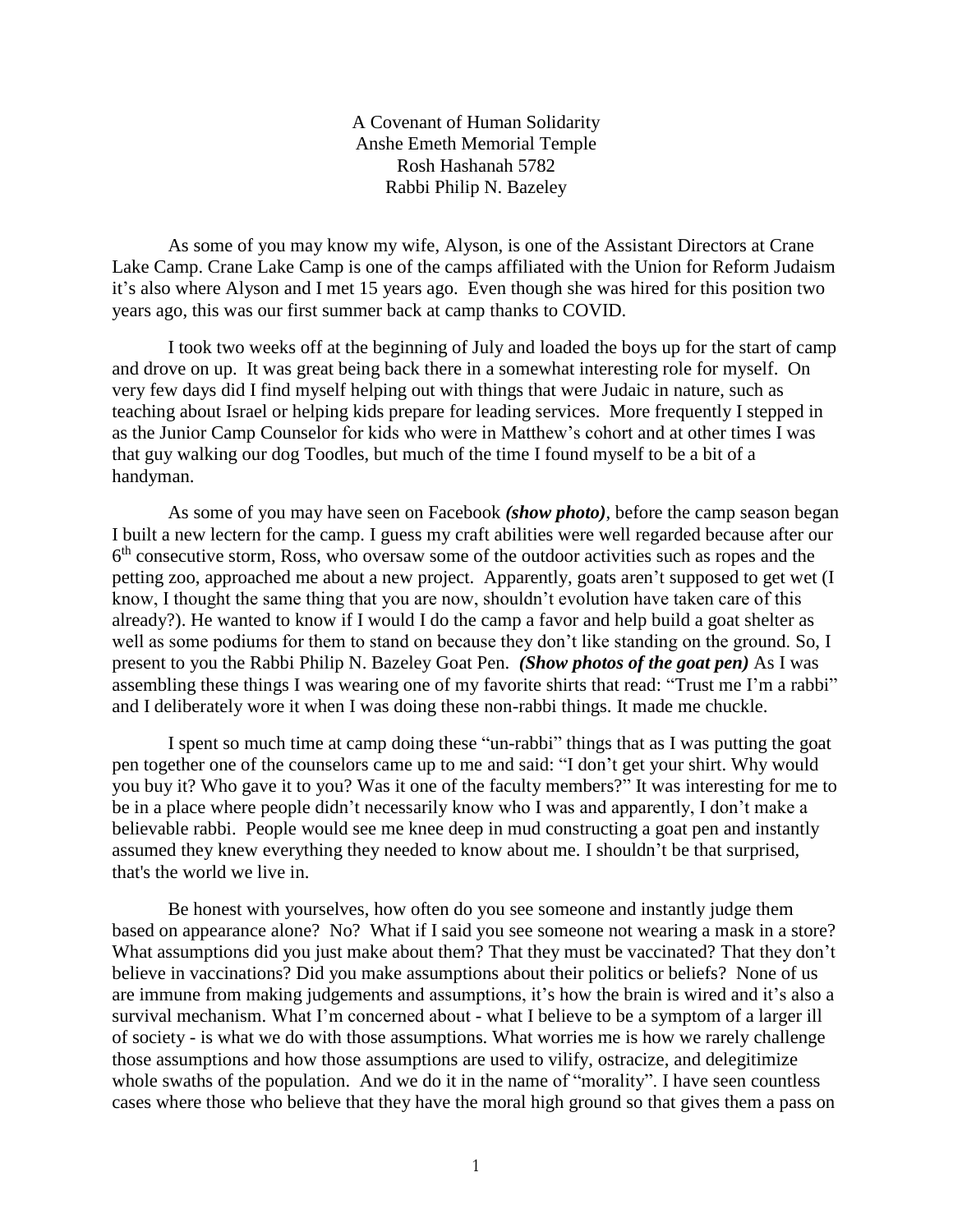decorum. That being morally correct allows them to do atrocious things in the name of righteousness. Our moral compasses should be guiding us towards sacred living, caring for those in need and healing those who are wounded and broken hearted. But that's not the direction society's compass is guiding us today. Today's sensibilities guide towards greater tribalism, greater objectification, and greater strife.

Rabbi Lord Jonathan Sacksz"l wrote deeply about this in his book, *Morality*. He teaches us that for Jews, "morality is taught through the imperishable message of our scripture that tells us that we are to "love your neighbor. Love the stranger. Hear the cry of the otherwise unheard. Liberate the poor from their poverty. Care for the dignity of all. Let those who have more than they need share their blessing with those who have less. See the hungry, house the homeless, and heal the sick in body and mind. Fight injustice whoever it is done by and whoever it is done against. And do these things because, being human, we are bound by a covenant of human solidarity, whatever our color or culture class or creed."

## He tells us that:

"These are moral principles not economic or political ones. They have to do with consciousness, not wealth or power. But without them, freedom will not survive. The free market … will not save liberty, because liberty can never be built by self-interest alone. I-based societies all eventually died… Morality is not an option it's an essential."<sup>i</sup> Morality is the mechanism that causes us to treat other human beings with sanctity instead of as objects. As he put it, Jewish morality teaches us how to treat one another because being human we are bound to a covenant of human solidarity whether our race or creed.

A covenant of human solidarity. He didn't use the phrase social contract, but rather a covenant. It's not just *kol yisrael aravim zeh ba zeh*, that all Jews are responsible for one another, but *kol anishim aravim zeh ba zeh,* that all humanity should care for one another. The usage of the word "covenant" implies that it's a religious imperative to care for other humans.

Take 15 seconds now and attempt to think of at least two occasions, big news stories, in the past year where you can find an example of a supreme lack of this covenant of human solidarity playing out. Go ahead, I'll wait.

If I were to guess, I would imagine that you came up with how people are responding to the mask mandates, the insurrection, race riots and protests turned violent, culture war or cancel culture, our complete inability to talk to people who we disagree with, and the antisemitism that came out of the latest Israeli skirmish with Hamas, to name a few. Just out of curiosity, raise your hands if I named something you thought of. Just imagine what you would come up with if I gave you a full 30 seconds.

Everything I just mentioned, each of those topics are incredibly complex and multifaceted. In a previous version of this sermon, I went into depth with a few of them but was afraid that we would lose the forest for the trees. I'm not interested in the logistics of them, but rather on how we respond to each other in those events. In all the cases I mentioned, it shows that our society is no longer based upon a morality of "we", rather it is now based on the morality of "I." "This is what I feel and what I care about, and I don't care about you. You should have no rights and only my rights matter." You see all those arguments in all the cases I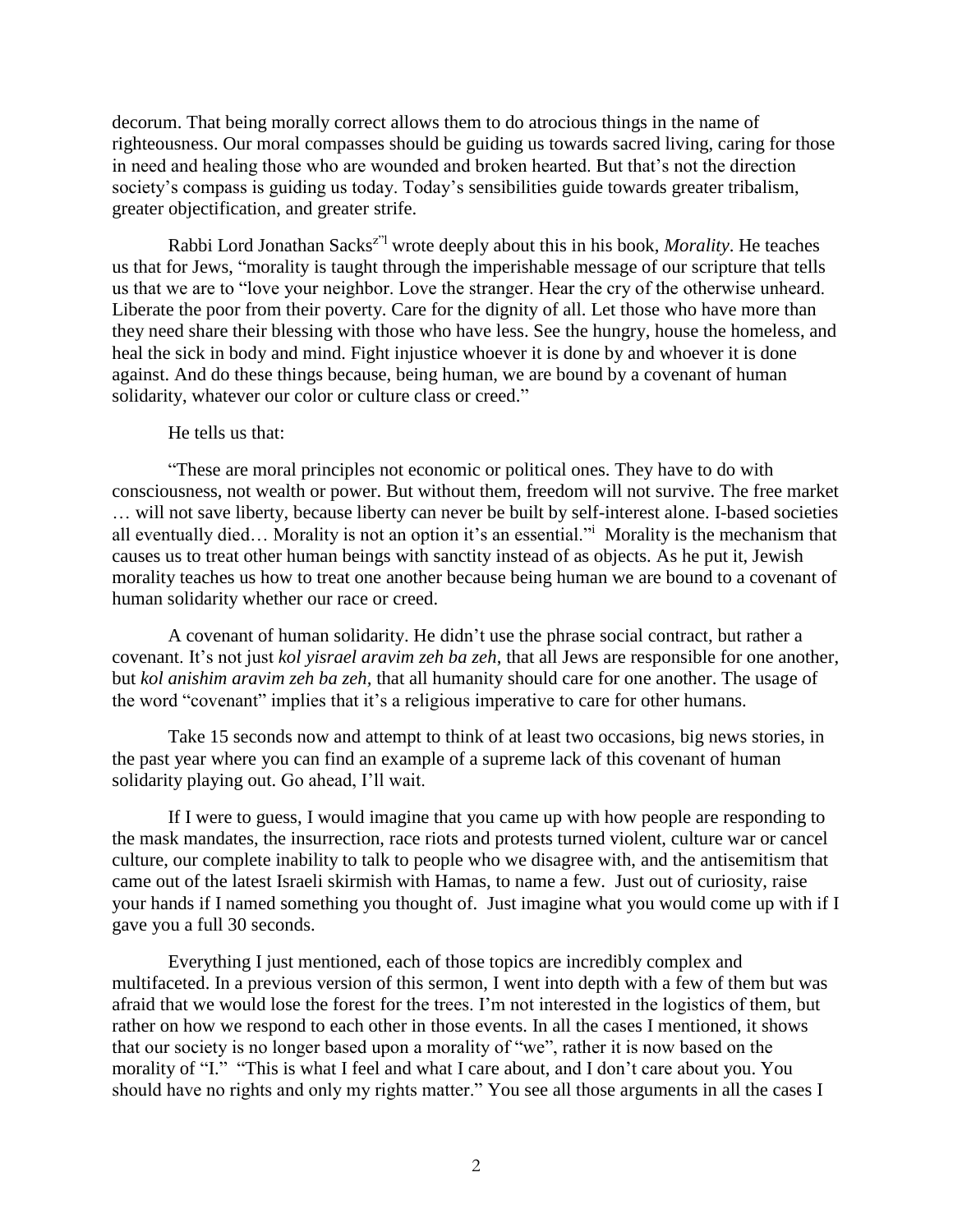just mentioned. It's less about science and reason, mostly just "I feel, I need, I want." It might be cloaked in science and reason, but it's not. It's not about, "what we can do, how can we discuss. Let us come together to figure this out."

The body that is our society is sick, and the pandemic selfishness, the pandemic is pessimism, the pandemic is self-importance - a me first and me only approach. The pandemic is a belief that our covenant of human solidarity has been broken and therefore doesn't need to be followed. Yes, one needs to care for their own, but as Hillel taught us, "If I am not for myself, who will be for me? And if I am only for myself, what am I?" Not "who am I" but "what am I?" It's a philosophical question on the meaning of life. Am I human? Am I alive? What am I if I only care for myself? Where do I fit into society? Would there be a place for me? The American population is feeling more alone and isolated than ever before, and I believe that that is also another symptom of this pandemic of "self."

There are so many reasons why society's new sense of morality is based around the self instead of around others: social media and our ability to cater to only that which pleases us; the increased media sources which our smart devices implement an unfaltering algorithm that keeps you engaged with the things that bring you the greatest amount of joy; the fact that you can select from a plethora of news channels that cater to the particular level of politics that you agree with and will never bring you a disagreeing voice – just echo chambers of self-righteousness. We could choose to leave our bubbles, but instead we choose tribalism. We can choose to see the beauty of others' cultures, instead we choose culture war. As the editors of a recent collection of studies, *The Crisis of Connection,* put it: "In place of the 'we,' we have been left with the 'me,' the solitary individual, who needs, wants, and desires take precedence over the collection. Human society has evolved to a stage where the rights of the individual, particularly those with wealth, power, and status supersede all other rights and responsibilities." This pandemic of the self is just as dangerous, if not more so, than Covid, because it can lead to hatred, violence, bloodshed, fascism, tyranny, and the downfall of our society.

Our sages teach that within each one of us is the *yetzer harah*, the evil inclination, and the *yetzer hatov*, the good inclination, as their simple translations offer. In reality, the *yetzer hatov* is the urge to gratify self above all else and the *yetzer hatov* is the urge to gratify others before the self. Our sages taught that both these forces were incredibly important for society to exist. If there wasn't a *yetzer harah* there would be no urge to procreate, no urge to invent or create, to do well in business. Without the *yetzer harah* scientific advancements would halt completely, nothing new would be built, and humanity would die off within a generation. On the other hand, if there wasn't a *yetzer hatov* society would tear itself apart, we would let our scientific minds run rampant only concerned with the question of "can we do it" instead of "should we do it?" Morality is the mechanism that helps keep our *yetzer harah* in balance with our *yetzer hatov*. I believe that our moral regulator is so off right now that if we were living with this type of culture a generation ago, we probably would never have made it past Polio, Nixon would never have resigned because the rules wouldn't matter, and we may never have integrated schools or have had major social reckonings that tried to address the differences between people.

How do we pull ourselves back from the brink? It isn't through hoping the government can pull us through it, it's through our own actions and choices. The words of Isaiah teaches us what God truly wants of us; and it isn't more prayer. Isaiah declares: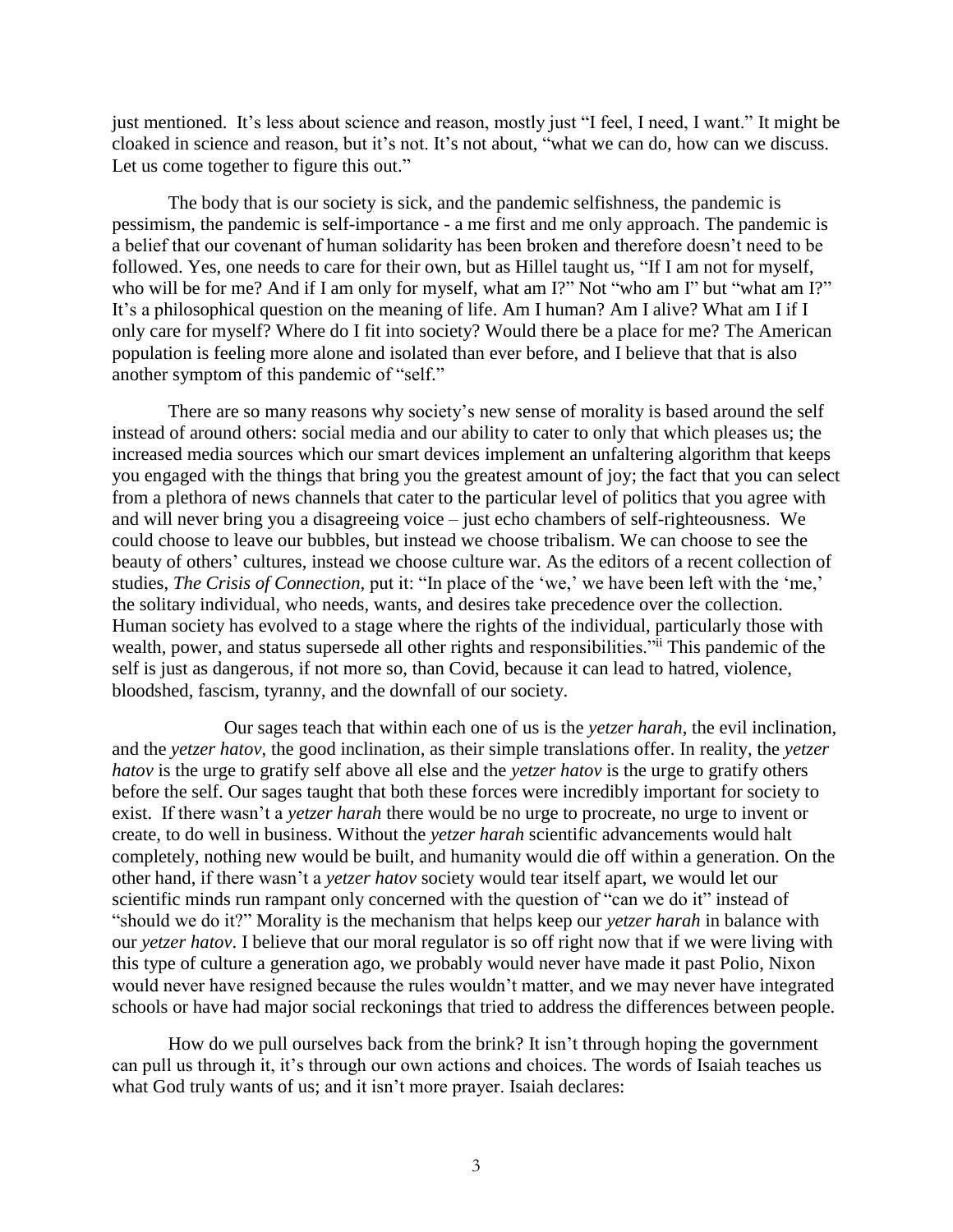"When you spread out your hands in prayer,

I hide my eyes from you;

Even when you offer many prayers,

I am not listening…

Learn to do right; seek justice.

Defend the oppressed.

Take up the cause of the fatherless;

plead the case of the widow.

Come, let us reach an understanding - says Adonai."iii

We show God love by loving others and seeking justice. Prayer is not what God wants from us, prayer is the mechanism we use to learn these messages of hope and morality, justice and love; a great coming together. And what is in great abundance around us? Pessimism and narcissism, distain and injustice; an extreme form of tribalism.

As Jews we can either let the status quo continue, or we can embrace the morality of our faith. To love the other and seek justice with them. Before we judge someone for whatever it may be, ask them, truly and honestly, "help me understand your choice?" We don't and shouldn't, agree on everything, but we should be able to have reasonable conversations with one another. We have the chance to draw people together.

How do we help save society from this pandemic of isolation and loneliness; this pandemic of I? It's through realizing that every part of Judaism, with our covenant with God at its core, is about choosing "we" instead of "I." It's about balancing the *Yetzer harah* with the *Yetzer hatov*, it's about making choices that restore human dignity to all. That's it, that's all we have to do, one choice after another like small drops in a bucket that can amass to a tidal wave of love and justice. And perhaps, just perhaps, our examples will serve as an awakening for the rest of society as if we were a light onto the nations.

As our prayerbook Mishkan T'filah states,

AS I AWAKEN, let this be my thought: may my day be filled with acts of lovingkindness.

Let me be drawn to learning and discernment, and may my actions be shaped by mitzvot.

Keep me from iniquity, disgrace and sin; May I not be overwhelmed by temptation or despair.

Distance me from evil people and false friends. Let me cultivate a life of goodness.